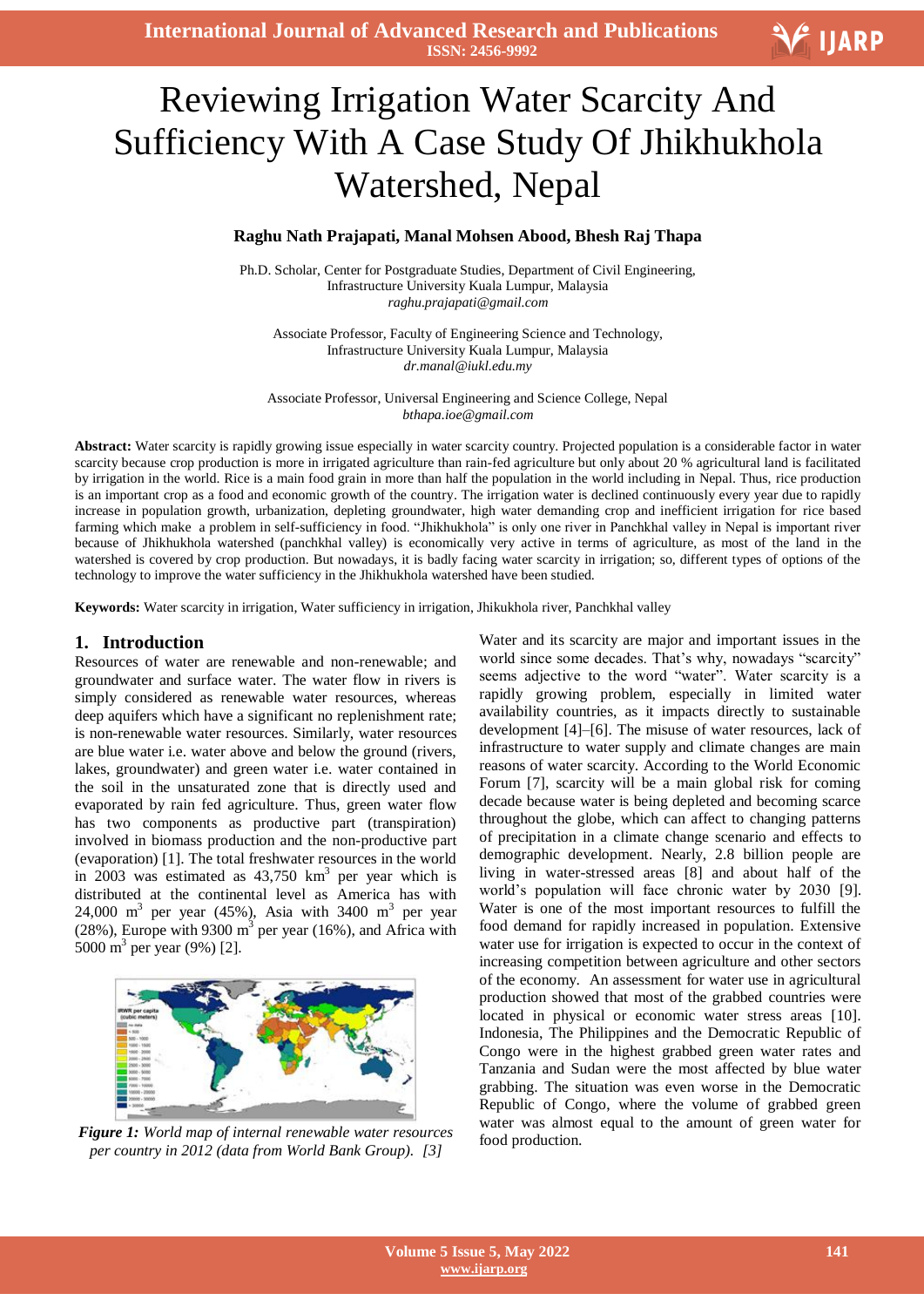## **International Journal of Advanced Research and Publications ISSN: 2456-9992**





*Figure 2: Volumes of grabbed water and water necessary for food production in the 24 most land-grabbed countries. [10], [11]*

Projected population growth is one of the factors to be considered in water scarcity. The world population is estimated to grow by around 2.3 billion people between 2009 and 2050 and more than two-thirds of the world population could experience water scarcity over the next few decades [12],  $[13]$ . Globally, at least 7130  $km<sup>3</sup>$  of water are required to satisfy crop evapotranspiration losses in agriculture [14]. The annual crop water withdrawal as per country is shown in below figure 3.



*Figure 3: Annual percentage (%) of fresh water withdrawals in crop production as per country referring to total water withdrawals in 2012 (data from World Bank Group). [3]*

Not only water, but water and energy are the main inputs for agricultural production systems. Efficiently use of surface water and groundwater and energy resources are vital in terms of productivity and economic competitiveness of agriculture as well as for environmental sustainability. Comparing with traditional gravity-based irrigation systems like flood or furrows use more water but the amount of energy used in modern irrigation application like a drip or sprinkler system is significantly high.

The crop production is more in irrigated agriculture than rain-fed agriculture but more than 80% of global agricultural

land is rain-fed [14]. However, only 18% global agricultural land is as irrigated land. There are about 20% irrigated land of the global cultivated area which contributes about 40% of crop production [15]. About 24% of global land area and 35% of the global population living in areas are suffering from severe water shortages [16], [17]. Similarly, about 40% of global irrigation practices are unsustainable because of depletion of environmental flows [18], [19]. Fischer et al. (2007), estimated that there will be increased more than 50% irrigation water requirement in future in developing countries and by about 16% in developed countries from 2000 to 2080. The largest relative estimated increases of irrigation water requirements are projected to occur in Africa as (+300%) and

Latin America  $(+119%)$  in between the 2000 to 2080. Thus, adapting high efficient irrigation method or using low water applications can enhance water sustainability in some water scarce region [21].

# **2. Literature Review**

#### **2.1 Water scarcity and adaption of low water consumed irrigation**

More than half of the world population use rice as a main food and it is a crop which secured food security all over the world. But now, there is a challenge to increase the rice production to meet increasing population within limited sources of arable land, irrigation water availability and fertilizer. In Egypt, rice is the main crop of food selfsufficiency that is grow in all season and more than 50% of Egyptians used as a staple food. But most of the part of Egypt are facing water scarcity problem for sustainable development in agricultural production [22], [23]. Due to lack of irrigation water, low water consumed irrigation methods like sprinkler and drip irrigation system are suggested with alternative irrigation water timing and deep groundwater pumped [24], [25]. Similarly, Korea was also self-sufficiency country for a long history for rice cultivation and paddy field irrigation but after Korean War the agriculture has been suffered. Now Korea is one of leading countries adapting advanced irrigation technologies which utilize to overcome challenge in agricultural and water development to support the rapid economic growth to establish nationwide modernized irrigation systems [26]. Indonesia is also suffering with water scarcity. The water demand in irrigation was not balancing in most of the part of the country as Bantul Regency Provine, one of rice barn area before 2006 and balanced in rice supply and demand for 2006 to 2015 [27] and South Sumatera next Province, the Belitang Irrigation System showed water scarcity for crop production because of mismanagement in irrigation system [28]. Similarly, a study in the lower Cimanuk River Basin, West Java, Indonesia showed the coverage water demand was not satisfied to water users to irrigation for food crop production which increase the rate of the scarcity of food need in Indonesia [29]. Punjab and Haryana also known as "bread basket of India", was popular for good crop production like wheat, rice, maize etc, from where about 60% grain was covered to India i.e. huge grain surplus produced. It was helped to the country for self-sufficiency in food. Faridkot and Muktsar were also two agricultural dominated districts of southwest Punjab but a study indicated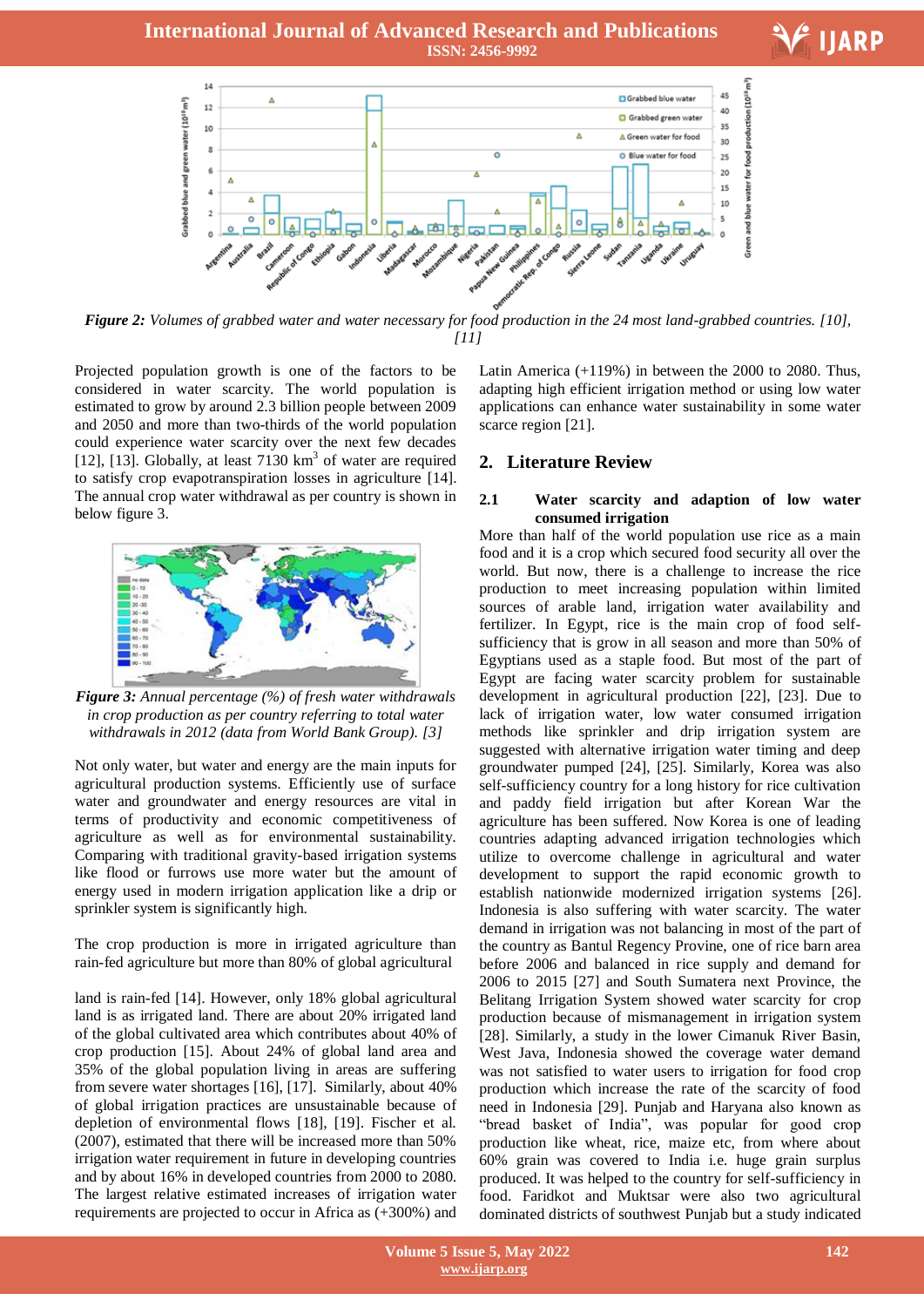

that the depletion of groundwater affected to reduce the crop yield and cropped area and switching from more water intensive crop to less water consumed crop made selfsufficiency, saved water usage, labours, fertilizer, and increased in crop production and quality too [30]–[32]. Declining fresh water is a main component of water scarcity in the world [33], [34]. The major factors of water scarcity in fresh water are population growth and urbanization, crop pattern and crop type, energy use and climate change impact [34], [35]. About 70% water available in the world is used in agriculture to sustain global crop production and there is again more probability of water scarcity because of climate change scenarios [36], [37]. In India, about 85% of total water is used in agricultural sector and ground water level is reducing day by day [32]. The study carried in China and Australia showed the irrigation water reduction was 27% and 35% respectively. In Iran, analyzing 10 years of cultivated crops data of South Khorasan Province, showed blue virtual water contributed about 99% of total virtual water. And, overuse of water was due to improper pattern of crop planting [38]. Iran was politically unstable country where future food supply and sufficiency is at stake due to over exploitation of land and water resources but a study with a modeling framework to estimate plant species production influenced for the year 2030, showed that limiting current agricultural water withdrawal is safe level for the environment until 2030 even population increased from 80 to 90 million people led to a decline in self-sufficiency from 83 % to 39% [39]. And a study in Kashan city of Iran which is facing water scarcity in both water quality and quantity, showed that the main reasons of water crisis are lack of land use planning, mismanagement, political decision for water allocation and lack of proper water pricing and rising the water demand and scarcity make decreasing ground water table, water quality and increase the eco system loss [40]. As per Darko et al. (2020) and Lee et al. (2019), several countries of middle, east and north region in Africa were the least food self-sufficiency and high water deficit area in the world, has been now considered irrigation water played as a crucial role to enhance national economy, food security, ensuring access to drinking water for increase population and industrialization of agro-processing. As the efficiency of exiting surface irrigation method is about 40%, so less water consumed and more efficient irrigation method i.e. drip and sprinkler irrigation methods are adapting most of the countries. About 30% farmers in United States, California State switched from surface gravity irrigation system into drip irrigation system [35].

## **2.2 Impact of irrigation water scarcity**

Once the crop water requirement is known, upgrading the irrigation water efficiency is an effective strategy for water savings in agriculture. Global climate change has significant impacts in human life as availability and vulnerability on water resources. As population is increased, crop production is need to increased, thus crop production directly impact to water demand. Nearly 70% of the irrigated area is located in Asian countries and the largest extent of irrigated area is occurred in China, India, United State and Pakistan which altogether occupied about 56% of the global irrigated area [43]. Teesta river catchment area in Bangladesh, in which water flow from India, was badly affected in food production due to irrigation water scarcity. The study in the catchment

 area showed that about more than 4.45 million metric tons of rice production had been lost in 2006-07 which was about more than the country"s total rice import during 2008/09 to 2013/14 fiscal years. The reduced food production reflects the north-western part of the country is insecure in food from its own production [44]. Likewise; a study carried out in California faced effects of water scarcity in intensive water consumed crop such as avocado is expensive while water availability is scarce and reduce the crop yield [45]. Similarly, to expand the cultivation area is a goal of policy of Brazil but it is restricted to 54% for an acceptable water scarcity level because of water scarcity in irrigation. This made effects on sustainability in crop production [45], [46]. The water scarcity, especially on surface water dominated irrigation is more vulnerable drought impact on low flow than high flow conditions [43] and in Poland, the effective measure to prevent the harmful effects of droughts and water scarcity in crop production are optimized application of irrigation water, crop rotation and modernization of irrigation method [47].

#### **2.3 Expression of irrigation water scarcity and sufficiency**

#### **Equation for water sufficiency**

Irrigation water sufficiency is defined as the ratio of water availability to water demand in the study area. The agricultural region general considers as water sufficient if the total water available in the basin (catchment) can fulfill its total demand. Virk et al. (2020) expressed water sufficiency in the form of water sufficiency ratio (WSR) defined as:

$$
WSR = W_a/(W_c)
$$

Where, Wa is available ground water Wc is the consumed groundwater Based on the value of WSR, water sufficiency is defined as, Insufficient: WSR < 1, Sufficient:  $WSR > 1$ , Balanced:  $WSR = 1$ 

According to Rygaard et al. (2011) expressed water selfsufficiency as Qlr/Qtd.

Where,

Qlr is the amount of water sourced from within a given area, and limited to recycled wastewater, harvested rainwater or desalinated water from local shores.

Qtd is the total water demand in the same area, e.g. a single building or a larger urban area. The definition employed shows that the self-sufficiency ratio depends on the definition of the area or system boundaries and so it is important to use consistent boundary definitions in every case.

Similarly, level of local self-sufficiency at time t is used as:  $NPK_t = NP_t/NK_t$ 

Where,

NPKt is level of local self-sufficiency at time t,  $NPt$  is net production at time t,

NK<sub>t</sub> is consumption at time t, and t is time.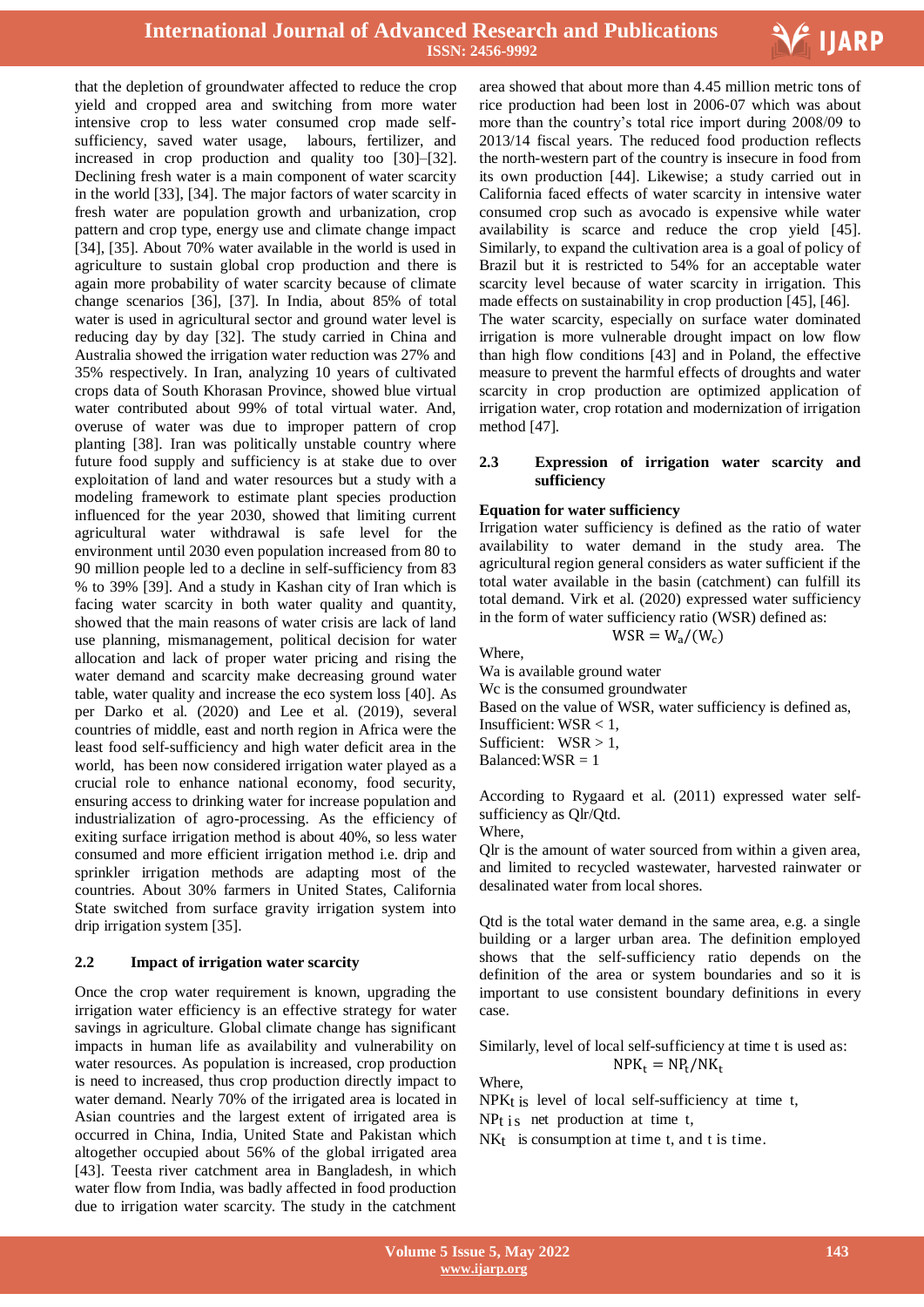

## **Increase and decrease of paddy field area and population growth**

For decreasing of paddy field area is calculated based on the following Equation,

$$
r = \frac{L_t - L_{t-1}}{L_{t-1}} * 100\%
$$

Where,

Lt is land area for year t, Lt-1 is land area for previous year's, r is rate of declining land area

The population growth is calculated as,

 $P_t = P_0$ Where,  $P_t$  is number of population at t,  $P<sub>o</sub>$  is initial population, r is population growth rate, t is time in year.

Similarly, the prediction of rice consumption is given by,

$$
D = \frac{P x R_{ci}}{1000}
$$

Where,

D is rice consumption per year (ton),

P is number of population,

Rci is Rice consumption Index (kg/capita/year) and 1000 is conversion number.

And, the rice production is estimated as,

$$
L_p = IP * L
$$

Where,

Lp is harvested area for one year (ha),

IP is cropping index,

L is planted area (ha).

Similarly,

$$
S_1 = \frac{L_p * P_r}{10}
$$

Where,

 $S_1$  is milled dry grain production a year (tons),

Pr is productivity in quintal per ha (kw per ha) and 10 is conversion number.

And,

$$
S_2 = S_1 * akg
$$

Where,

 $S_2$  is rice production a year (tons),

akg is conversion number from milled dry grain to rice.

## **Equation for water scarcity**

Water scarcity is lack of access to adequate quantities of water for human and environmental uses. One of the most commonly used measures of water scarcity is the "Falkenmark indicator" or "water stress index". This method defines water scarcity in terms of the total water resources that are available to the population of a region; measuring scarcity as the amount of renewable freshwater that is

 available for each person each year. If the amount of renewable water in a country is below  $1,700 \text{ m}^3$  per person per year, that country is said to be experiencing water stress; below 1,000 m3 it is said to be experiencing water scarcity; and below  $500 \text{ m}^3$ , absolute water scarcity [50]. The water stress index method is commonly used because of straightforward, easy to use, and the data needed is readily available. Many earlier studies assessed water scarcity using an index called the Withdrawal to Water Resources (WWR) ratio. The index expresses annual water withdrawal as a function of annual renewable water resources. WWR  $= W/O$ . where Q is the annual renewable water resource, typically substituted with mean annual river discharge and W is the annual total water withdrawal. If water withdrawal exceeds 40 % of the water resources in a region, a chronic water shortage is indicated. This index is widely used, probably because it is intuitive and requires only two factors (W and Q) that are relatively easily available [51].

#### **2.3 Irrigation water scarcity and sufficiency in Jhikhukhola watershed**

Rice is the major food crop all over the Nepal [52], [53]. So, it is important crop as a production and economic growth of the developing countries like Nepal. Due to rapidly increase in population growth and urbanization, changing river course, excessive abstraction of groundwater, high water demanding crop and inefficient irrigation for rice based farming make problem in self-sufficiency in rice production and future food security. The climate change also intensively increases the water problem in agriculture and future food grains. Thus, even there are irrigation water decline continuously every year [54], development of efficient irrigation system and adaptive measures under proper policy can support for self-sufficiency in food [52]. Nepal is trying to self-sufficiency in rice production by adopting direct seeded rice cultivation technology which helps to adapt in water scarcity and climate change scenario. It reduces irrigation water demand and labor use by 50% and production is increase by 5 to 10% more than yield of transplanted rice [53]. The Jhikhukhola watershed, a 45 km far at east from Kathmandu, the capital city of Nepal lies in Kavrepalanchowk District. The catchment area of the watershed is about 11,141 ha. There is only one river i.e. Jhikhukhola, say the lifeblood of Jhikhukhola watershed [55], in general dry period from November to January and a very wet monsoon from June to September. The elevation ranges from 750 to 2,050 masl and is characterized by high



*Figure 4: Land use of the Jhikhukhola based on LRMP 1986 [56]*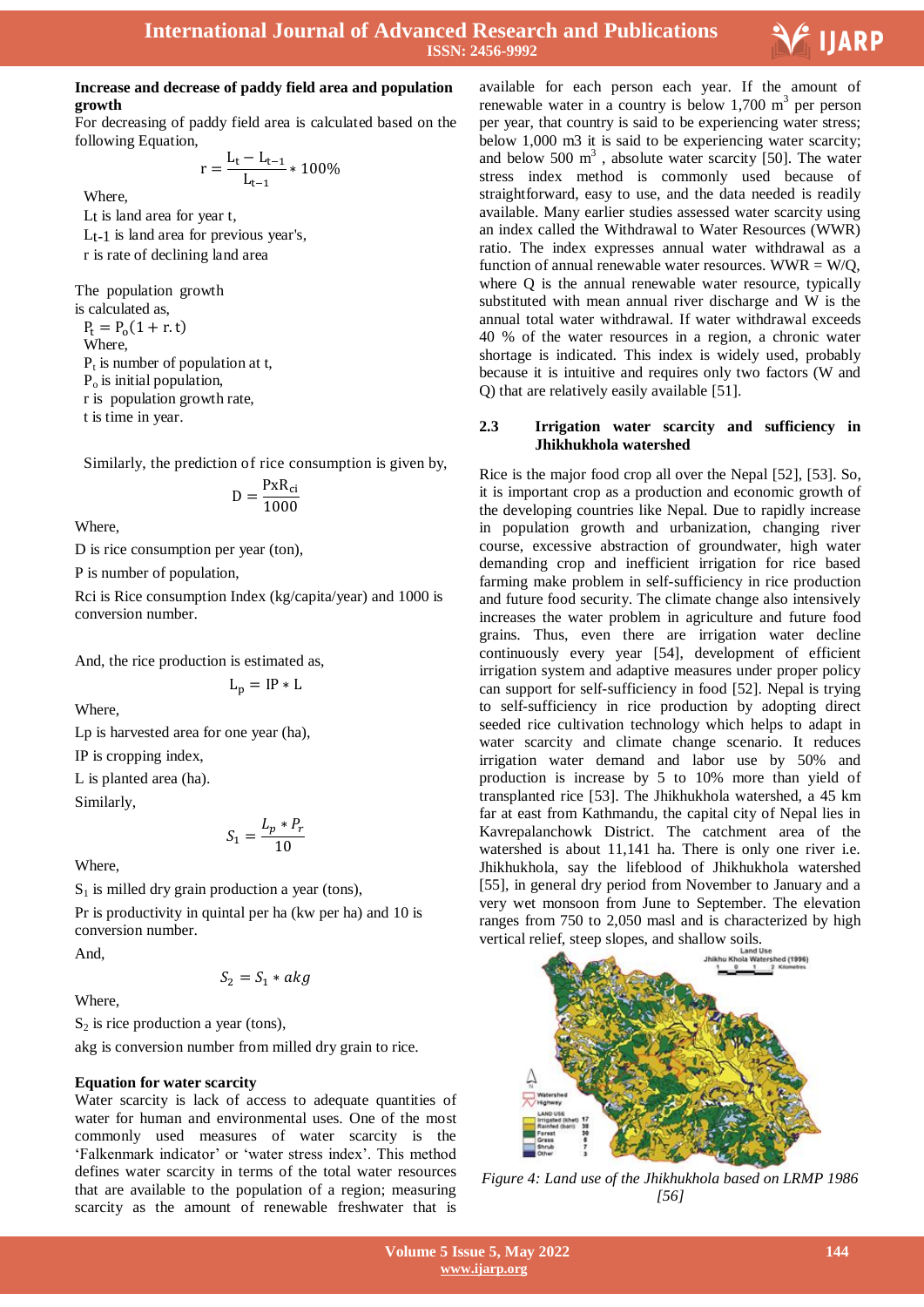# **International Journal of Advanced Research and Publications ISSN: 2456-9992**

Water is one of Nepal's major concerns because of too much water during the monsoon and too little water during the dry winter months. The Jhikhukhola watershed is economically very active in terms of agriculture as its market is near to Dhulikhel, Banepa and Kathmandu as most of the land in the watershed is covered by crop production. It was showed in Icimod, (2007) report as 55% of total land was covered for agricultural land and for forest, grassland, and shrubland was 42%; and remaining for other uses was 3%. But a survey in Jhikhukhola watershed as per Merz et al. (2003) showed that 33% shortage of water for irrigation; 27% shortage of drinking water; and 17% in the identified drinking water quality was the major problem and this shortages are still in continued in Jhikhukhola watershed.



*Figure 5: Water issue in Jhikhukhola watershed*

#### **2.4 Water demand and availability for agriculture**

About 77% people of the Jhikhukhola watershed were involved in agriculture as their main occupation. The Jhikhukhola watershed was highly population increased land which builds pressure through intensification of land use. Farmers in the watershed had been grown three to four commercial crops at appropriate site per year with high inputs of labour, irrigation, chemical fertilizers and pesticides. Cropping intensity on irrigated agricultural land was increased from 213% in 1994 to 226% in 2004. The required increased water demand is generally due to vegetable farming during the pre-monsoon and to a lesser extent the post-monsoon seasons.Water availability in the Jhikhukhola watershed was carried out by analysing monthly, seasonal, and annual rainfall data measurements. The average annual precipitation was 1,338 mm; with upper and lower limits of probable annual rainfall of 1,538 mm and 1,138 mm, respectively. The upper limit for rainfall was 232 mm (15%) in pre-monsoon; 1,141 mm (78%) in the monsoon; 102 mm (5%) post-monsoon; and 63 mm (3%) in winter.

#### **2.5 Irrigation water management**

To minimize the water scarcity in the Jhikhukhola watershed, a study on a combined attempt of a technology in small household level with community based participatory approach was suitable to manage the water resources. The studied options of the technology were method of improvement in water infiltration into the soil, method of water harvesting and improvement of water use efficiency approaches. By reducing the slope of terrain from 50% to 5%, which reduce direct runoff and increase infiltration, helped to improve the soil moisture status and productivity. Eyebrow-pitting was another option for rainwater harvesting which also improve infiltration and soil moisture. And, by protecting water source with structure measures and supporting by plant grass and tree in the catchment area helped to conserve water availability.



V IJARP



*Figure 6: Improvement of water infiltration with constructing water collection pit*

#### **Water harvesting**

Even soil is good for crop production in Jhikhukhola watershed area, the upland farmers were restricted to a single crop because of constraint of water availability and below valley bottom with irrigation facilities farmers grew multiple crop. One of the possibilities to collect water for irrigation is to store excess runoff water in conservation ponds or recharge to groundwater and use when the crop water requirement is higher than rainfall. A study on an option of collecting excess water in plastic-lined conservation ponds and in underground cisterns for later use in irrigation helped to harvest water availability. Such conservation ponds integration with drip and sprinkler irrigation systems, and vegetable and fish farming helped to enhance the farmer economic benefit.



*Figure 7: Plastic covered pond Figure 8: Roof water collection (harvesting)*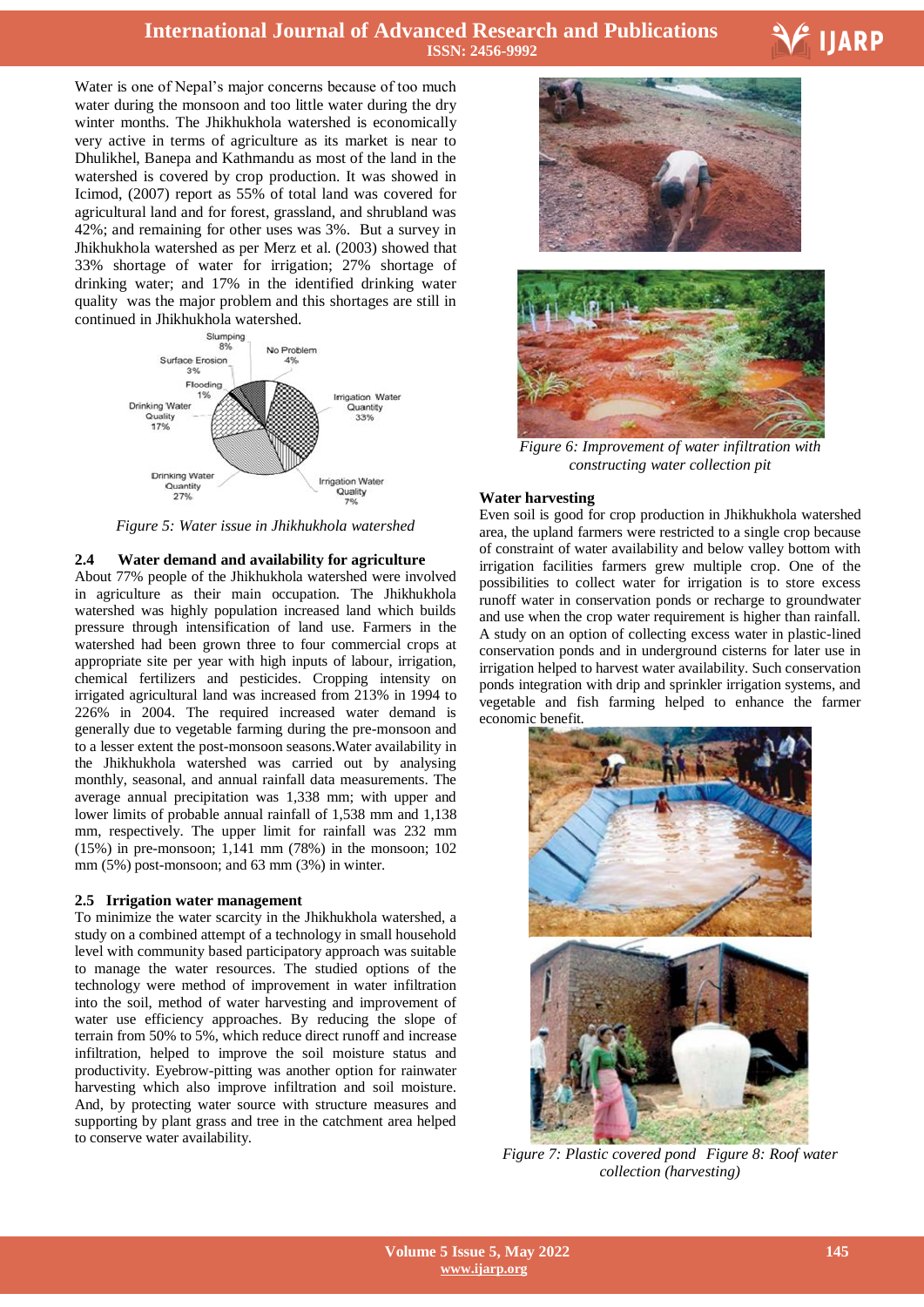Wells located on the slope were fast recharged and water table also dropped very quickly after rainfall ceased as compared to wells located near to stream, in which differences of water table was very low as the wells benefits to discharge through river flow. In general, wells located near to stream were more reliable to get more water yield.

A concept of irrigation canal, runoff harvest ponds, dug wells, conservation pond with efficient water use technologies like drip and sprinkle irrigation methods helped to reduce crop water requirement for vegetable farming in Jhukhukhola watershed. Farmers in the Jhikhukhola watershed have been growing high valued cash crops because of easy access to big markets Dhulikhel, Banepa and Kathmandu even in pre-monsoon season, a great scarcity of water period (March to May) vegetables like bitter gourd, cucumber, cauliflower and tomato. Drip irrigation, which is a slow and precise delivery of water around the root zone which saved about 60% of water in all soil types and 50% labour compared to bucket irrigation without reducing yield, also helped to mature the crop earlier; and the harvest was about three weeks earlier than usual in the Jhukhukhola watershed [56].

Another successful experiences in Jhikhukhola watershed to reduce crop water requirement was the system of rice intensification in which 8-12 day-old 2-leaf seedlings were planted at a wide spacing i.e. 25 cm x 25 cm or even wider. Then, a small amount of water was applied to prepare the field for transplanting. When the land started to cracking; only then light irrigation was given to moisten the soil. Alternate dry and moist soil conditions improved aeration and also helps to plants grew vigorously and the study found that the system of rice intensification reduced 50 to75% less water than the traditional method and also reduced frequency of irrigation.

## **3. Conclusion**

Most of the world water is used in agricultural production even though there is an increase in water demand in irrigation to meet the crop sufficiency because of increase of population and rapid urbanization. So, almost parts of the world have a challenge in water sufficiency in irrigation. Deficit irrigation reduces the crop production at water scarcity time, so to manage deficit irrigation water is important to secure water to be used in crop production and food security [58]. The optimal irrigation scheduling and less water consumed irrigation method provides more effective water content during the entire growing season within the root zone [37] which help to manage the scared water availability.

Drying sources of water resources indicates that water scarcity is not only due to scarcity of water but also scarcity of management. One of the ways to reduce the additional crop water requirement is modifying the cropping pattern with integrating efficient irrigation technique in various ways. As Jhikhukhola watershed is one of the best land for agriculture but it is required to study a comprehensive study on different types of water demand and water sufficiency in irrigation. The study will helps us to understand water availability status, develop strategies and improving the deficit between water supply and demand for future economic, environmental and social developments.

# **References:**

[1] M. Falkenmark and J. Rockström, "The New Blue and Green Water Paradigm: Breaking New Ground for Water Resources Planning and Management," *J. Water Resour. Plan. Manag.*, vol. 132, no. 3, pp. 129–132, 2006, doi: 10.1061/(asce)0733- 9496(2006)132:3(129).

Ξ

V IJARP

- [2] F. and A. O. of the U. S. FAO, "Review of World Water Resources by Country," 2003. [Online]. Available: http://www.fao.org/docrep/005/Y4473E/y4473e08.ht m#bm08.1.
- [3] N. Mancosu, R. L. Snyder, G. Kyriakakis, and D. Spano, "Water scarcity and future challenges for food production," *Water (Switzerland)*, vol. 7, no. 3, pp. 975–992, 2015, doi: 10.3390/w7030975.
- [4] Y. Jiang, "China"s water scarcity," *J. Environ. Manage.*, vol. 90, no. 11, pp. 3185–3196, 2009, doi: 10.1016/j.jenvman.2009.04.016.
- [5] D. Karthe, S. Chalov, and D. Borchardt, "Water resources and their management in central Asia in the early twenty first century: status, challenges and future prospects," *Environ. Earth Sci.*, vol. 73, no. 2, pp. 487–499, 2015, doi: 10.1007/s12665-014-3789- 1.
- [6] D. F. Yohannes, C. J. Ritsema, H. Solomon, J. Froebrich, and J. C. van Dam, "Irrigation water management: Farmers' practices, perceptions and adaptations at Gumselassa irrigation scheme, North Ethiopia," *Agric. Water Manag.*, vol. 191, no. 2017, pp. 16–28, 2017, doi: 10.1016/j.agwat.2017.05.009.
- [7] WEF, "World Economic Forum: Global Risks Report 2019," *Comput. Fraud Secur.*, vol. 2019, no. 2, pp. 4–4, 2019, doi: 10.1016/s1361- 3723(19)30016-8.
- [8] M. M. Mekonnen and A. Y. Hoekstra, "Sustainability: Four billion people facing severe water scarcity," *Sci. Adv.*, vol. 2, no. 2, pp. 1–7, 2016, doi: 10.1126/sciadv.1500323.
- [9] M. A. Badawi, "Water Saver is a Natural Product for Saving Irrigation Water in Date Palm and Golf Course Plantations in UAE," in *8 International Conference on Water Resources and Arid Environments (ICWRAE 8): 318-322 22-24 January 2019, Riyadh, Saudi Arabia Water*, 2019, pp. 318– 322, doi: 10.30635/2415-0142.2019.05.7.
- [10] M. C. Rulli, A. Saviori, and P. D'Odorico, "Global land and water grabbing," *Proc. Natl. Acad. Sci. U. S. A.*, vol. 110, no. 3, pp. 892–897, 2013, doi: 10.1073/pnas.1213163110.
- [11] M. M. Mekonnen and A. Y. Hoekstra, "National water footprint accounts: the green, blue and grey water footprint of production and consumption, Value of Water Research Report Series No. 50," *Hydrol. Earth Syst. Sci. Discuss.*, vol. 8, no. 1, 2011.
- [12] J. Rockström, M. Falkenmark, L. Karlberg, H. Hoff,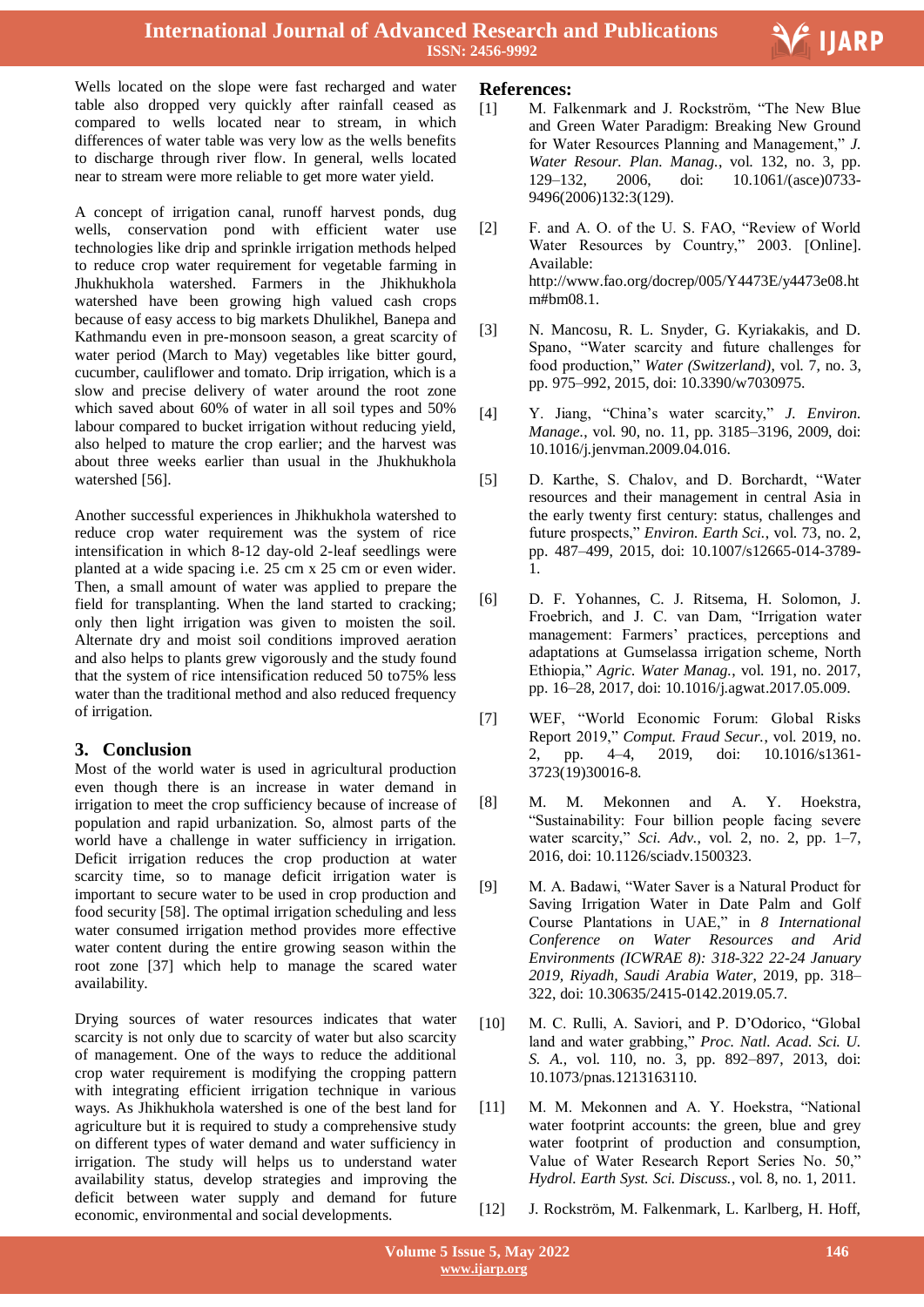S. Rost, and D. Gerten, "Future water availability for global food production: The potential of green water for increasing resilience to global change," *Water Resour. Res.*, vol. 45, no. 7, pp. 1–16, 2009, doi: 10.1029/2007WR006767.

- [13] J. S. Wallace, "Increasing agricultural water use efficiency to meet future food production," *Agric. Ecosyst. Environ.*, vol. 82, no. 1–3, pp. 105–119, 2000, doi: 10.1016/S0167-8809(00)00220-6.
- [14] D. Molden, *Water for food water for life: A Comprehensive assessment of water management in agriculture*. 2007.
- [15] K. Chartzoulakis and M. Bertaki, "Sustainable Water" Management in Agriculture under Climate Change," *Agric. Agric. Sci. Procedia*, vol. 4, pp. 88–98, 2015, doi: 10.1016/j.aaspro.2015.03.011.
- [16] J. Alcamo *et al.*, "Global estimates of water withdrawals and availability under current and future "business-as-usual" conditions," *Hydrol. Sci. J.*, vol. 48, no. 3, pp. 339–348, 2003, doi: 10.1623/hysj.48.3.339.45278.
- [17] J. Rockström *et al.*, "The unfolding water drama in the Anthropocene: Towards a resilience-based perspective on water for global sustainability," *Ecohydrology*, vol. 7, no. 5, pp. 1249–1261, 2014, doi: 10.1002/eco.1562.
- [18] L. Rosa, M. C. Rulli, K. F. Davis, D. D. Chiarelli, C. Passera, and P. D"Odorico, "Closing the yield gap while ensuring water sustainability," *Environ. Res. Lett.*, vol. 13, no. 10, 2018, doi: 10.1088/1748- 9326/aadeef.
- [19] Y. Wada and M. F. P. Bierkens, "Sustainability of global water use: Past reconstruction and future projections," *Environ. Res. Lett.*, vol. 9, no. 10, 2014, doi: 10.1088/1748-9326/9/10/104003.
- [20] G. Fischer, F. N. Tubiello, H. van Velthuizen, and D. A. Wiberg, "Climate change impacts on irrigation water requirements: Effects of mitigation, 1990- 2080," *Technol. Forecast. Soc. Change*, vol. 74, no. 7, pp. 1083–1107, 2007, doi: 10.1016/j.techfore.2006.05.021.
- [21] E. Borsato, L. Rosa, F. Marinello, P. Tarolli, and P. D"Odorico, "Weak and Strong Sustainability of Irrigation: A Framework for Irrigation Practices Under Limited Water Availability," *Front. Sustain. Food Syst.*, vol. 4, no. February, pp. 1–16, 2020, doi: 10.3389/fsufs.2020.00017.
- [22] Z. Di, L. Ruigi, W. D. Batchelor, H. Ju, and Y. Li, "Evaluation of limited irrigation strategies to improve water use efficiency and wheat yield in the North China Plain," *PLoS One*, vol. 13, no. 1, pp. 1– 16, 2018, doi: 10.1371/journal.pone.0189989.
- [23] F. S. Abdelhaleem, M. Basiouny, E. Ashour, and A. Mahmoud, "Application of remote sensing and geographic information systems in irrigation water management under water scarcity conditions in

 Fayoum, Egypt," *J. Environ. Manage.*, vol. 299, no. August, pp. 1–9, 2021, doi: 10.1016/j.jenvman.2021.113683.

V IJARP

- [24] M. E. D. M. Omar and A. M. A. Moussa, "Water management in Egypt for facing the future challenges," *J. Adv. Res.*, vol. 7, no. 3, pp. 403–412, 2016, doi: 10.1016/j.jare.2016.02.005.
- [25] A. M. Elmoghazy and M. M. Elshenawy, "Sustainable cultivation of rice in Egypt," *Handb. Environ. Chem.*, vol. 76, pp. 119–144, 2019, doi: 10.1007/698\_2018\_241.
- [26] J. Y. Choi, "Irrigation and Drainage in Korea and ICT Applications," *Irrig. Drain.*, vol. 65, no. 2, pp. 157–164, 2016, doi: 10.1002/ird.1947.
- [27] S. Susanto and A. H. B. Suhono, "An analysis of irrigated paddy land contribution to maintain regional self sufficiency of food (rice) at Bantul regency of the special province of Yogyakarta," in *IOP Conference Series: Earth and Environmental Science*, 2019, vol. 355, no. 1, pp. 1–8, doi: 10.1088/1755-1315/355/1/012016.
- [28] Murtiningrum and F. Imron, "Application of path analysis to determine the relationship of factors affecting irrigation water sufficiency at the tertiary level of Belitang irrigation system, Indonesia," *IOP Conf. Ser. Earth Environ. Sci.*, vol. 653, no. 1, 2021, doi: 10.1088/1755-1315/653/1/012123.
- [29] M. W. Trinugroho and D. H. Nguyen, "Assessing freshwater water balance in Cimanuk River Basin," *IOP Conf. Ser. Earth Environ. Sci.*, vol. 648, no. 1, 2021, doi: 10.1088/1755-1315/648/1/012094.
- [30] N. Bhattarai *et al.*, "The impact of groundwater depletion on agricultural production in India," *Environ. Res. Lett.*, vol. 16, no. 8, pp. 1–13, 2021, doi: 10.1088/1748-9326/ac10de.
- [31] P. Sharma, M. S. Rishi, and T. Thakur, "Temporal Variations in Groundwater Quality with Special Reference to Irrigation in Faridkot and Muktsar Areas of Southwest Punjab, India," *Int. J. Sci. Res.*, vol. 6, no. 1, pp. 577–584, 2017, doi: 10.21275/art20164122.
- [32] A. Abinaya and M. Asokhan, "Impact of Drip Irrigation System among Onion Growers in Coimbatore," *Int. J. Agric. Sci. Res.*, vol. 9, no. 3, pp. 351–356, 2019, doi: 10.24247/ijasrjun201948.
- [33] J. A. Gómez-Limón, C. G. Martin, and N. M. Montilla-Lopez, "Agricultural Water Allocation under Cyclical Scarcity: The Role of Priority Water Rights," *Water*, 2020.
- [34] D. L. Bijl, H. Biemans, P. W. Bogaart, S. C. Dekker, and J. C. Doelman, "A Global Analysis of Future Water De fi cit Based On Different Allocation Mechanisms," pp. 5803–5824, 2018, doi: 10.1029/2017WR021688.
- [35] M. Latif, S. S. Haider, and M. U. Rashid, "Adoption of High Efficiency Irrigation Systems to Overcome